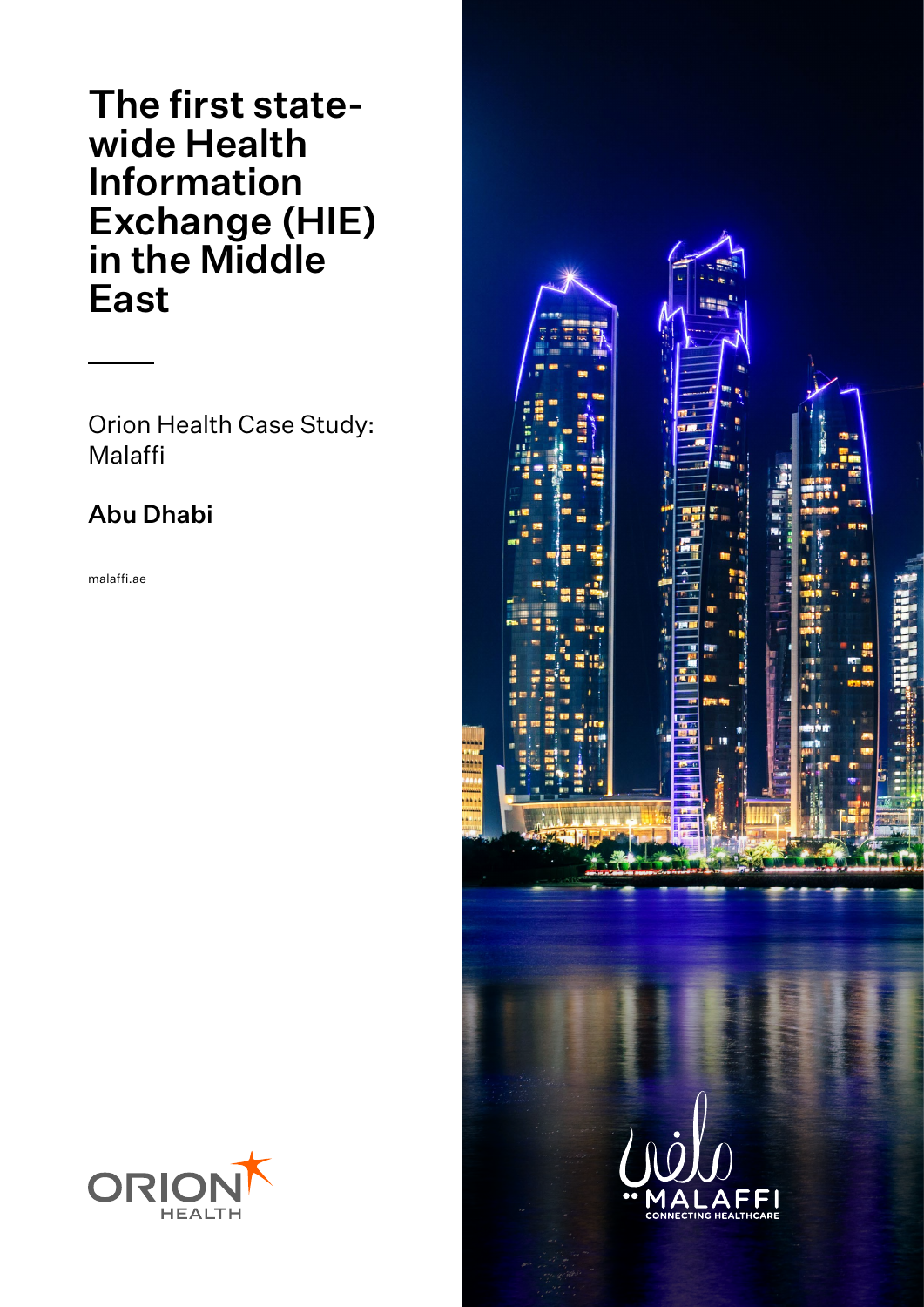Customer Name Abu Dhabi Health Data Services

Project Name Malaffi (Arabic for 'my file'), The Abu Dhabi Health Information Exchange (ADHIE)

Location Abu Dhabi, United Arab Emirates

Population 3 million

Organisation Type Public Private Partnership

Connected facilities  $411<sup>1</sup>$ 

Number of system users More than 15,500

Products Implemented Orion Health Amadeus (Health Information Platform)

#### Key Benefits

- Improved patient safety and quality of care by providing healthcare providers access to their patients' unified medical records
- Increased efficiency, patient experience and satisfaction by reducing unnecessary duplication
- Smoother transitions of care and better care coordination

<sup>1</sup> Statistics as of February 2020. The updated progress report is available on Malaffi's website: malaffi.ae/malaffi-progress-report

## The Customer

Abu Dhabi Health Data Services-SP LLC, a company established to design, develop, implement, maintain, and operate Malaffi, as Public Private Partnership between the Department of Health - Abu Dhabi (DOH) and Injazat Data Systems, a subsidiary ultimately of Mubadala Investment Company.

Abu Dhabi is the largest emirate in the UAE, and its capital, the City of Abu Dhabi, is also the federal capital of the UAE. The Emirate has an insurance-based healthcare system, with more than 2,000 public and private healthcare providers. The DOH is the regulatory body of the healthcare sector.

## The Challenge

Healthcare systems around the world annually waste more than a trillion dollars of healthcare spend, from unnecessary administration, avoidable lab and radiology testing, and readmissions of patients into hospitals.

### Health information stored in silos

Prior to Malaffi, healthcare providers in Abu Dhabi were not able to seamlessly access and share patient information between their Electronic Medical Record (EMR) systems. Abu Dhabi Health Services Company (SEHA), the operator of all public healthcare facilities in the Emirate (including 15 hospitals), has used one EMR system since 2008² , but information stored on it was not shared with other facilities outside of the SEHA network. *In practice, doctors were still relying on patient testimonies to develop medical histories.*

The DOH recognised the need to centrally and efficiently store, exchange and analyse the enormous amounts of data being created in healthcare daily. They wanted to use advanced technologies such as machine learning and AI to drive this digital transformation of their healthcare system, for a happier and healthier Abu Dhabi. With this in mind, the objective was set to deliver a *best-in-class HIE platform,* to guarantee the success of connecting all Abu Dhabi healthcare providers, with the ultimate goal to improve the quality of healthcare and patient outcomes.

The vision was to connect healthcare in Abu Dhabi to support communities on their journey to good health, happiness and prosperity. Malaffi is part of the DOH's strategic priorities and is a key component in the digital transformation of the healthcare system in Abu Dhabi.

2 Gulf News: gulfnews.com/uae/health/unified-medicalrecord-established-in-abu-dhabi-1.61618374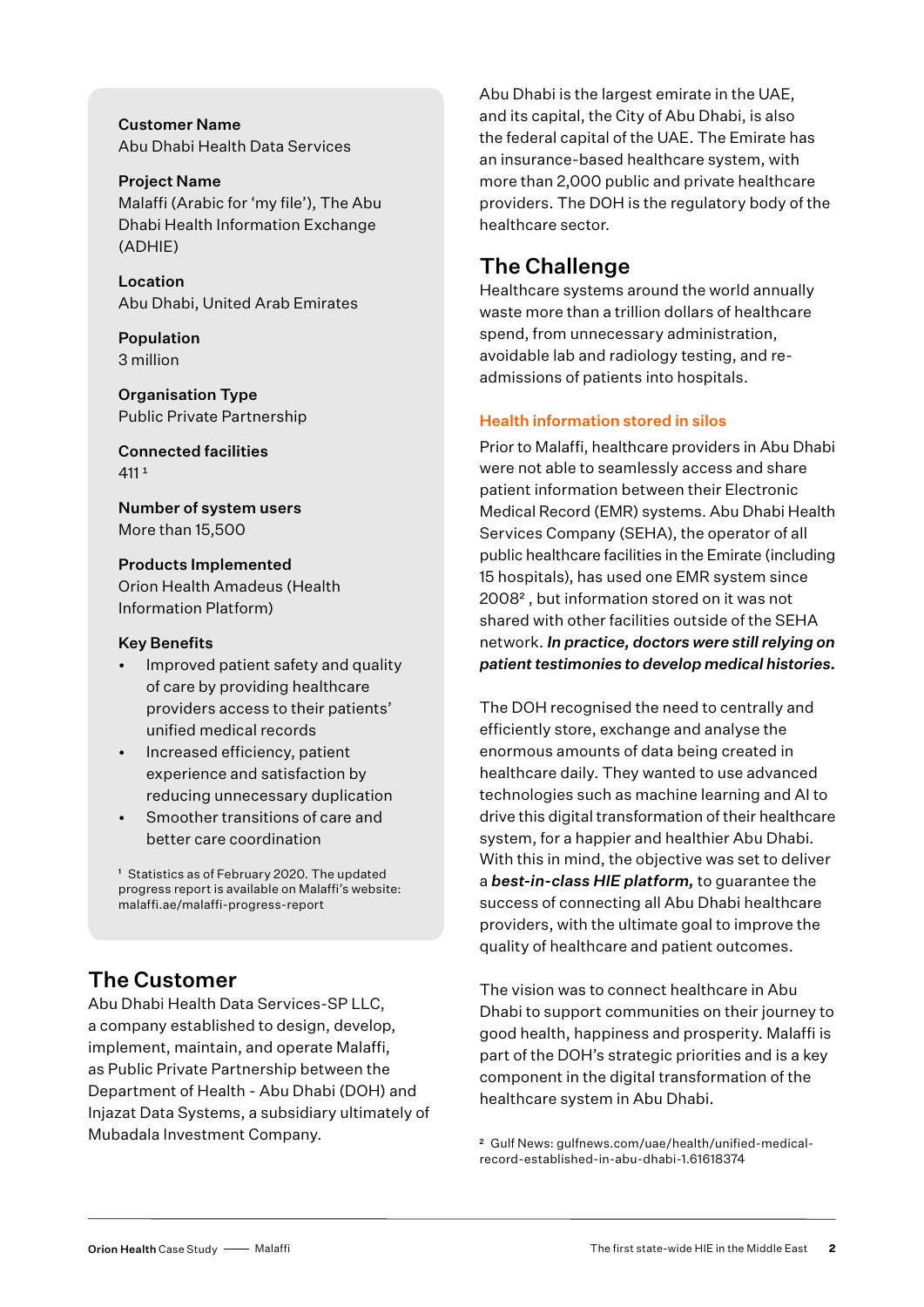In August 2018, a public private partnership (PPP) was signed between the DOH and Injazat Data Systems, a subsidiary ultimately of Mubadala Investment Company, establishing Abu Dhabi Health Data Services, as the company responsible to deliver Malaffi. In November 2018, the DOH published the Policy on the ADHIE, and in January 2019, Orion Health was appointed as the HIE technology provider.

## The Solution

### Fastest HIE deployment in the world

Malaffi officially launched in January 2019, and only six months later, in July 2019, select users at the first healthcare providers started utilising the system. This short timeline makes Malaffi one of the fastest HIE deployments in the world. Malaffi provides the safe and secure exchange of patient health information that enhances the quality of healthcare and subsequently patient outcomes.

### Adding value to clinical decision making

Malaffi was made accessible via a single sign-on function, which enabled users to access Malaffi from a tab within their EMRs. This displayed realtime information from its contributing systems. Initially, encounters, diagnoses, procedures, problems and allergy records were avaialble through the HIE. Later, test results, radiology reports and medication details were added to the system to add more value to clinical decision making.

## The Results

Since Malaffi has been live, there has been positive feedback from clinicians across the Emirate on how the HIE is improving both efficiency and quality of care. *As of February 2020, more than 15,500 end users have access to Malaffi and more than 400 facilities have been connected, which represents more than 50% of hospital beds in Abu Dhabi.*

# $\alpha$

I was able to spare a cancer remission patient from the inconvenience of repeating blood tests during a followup visit, as through Malaffi, I accessed the same lab results performed at a SEHA hospital one week before. For my patient, who had already underwent extensive testing and treatment, this was a big relief. For me, this meant that I was able to help my patient right then and there! What a win-win!

#### **Dr. Rahul Goyal,**

Family Medicine Physician, Mediclinic Al Noor Hospital, HIMSS Future 50 International Leaders

Centralising the medical files of patients has been a positive step that will enable both public and private healthcare providers to gain access to the full medical history of patients, meaning fewer repetitive tests, and a more effective way for clinicians to make accurate diagnoses, especially for chronic conditions such as diabetes. Typically, people with diabetes take a lot of medications, so it is important to be able to control the patient's blood sugar levels and ensure they receive the proper treatment required, no matter which healthcare facility they are treated at.

**Dr. Latifa Mohammed,**  Family Medicine Consultant, SEHA

Our organisation currently operates two EMR systems – one for the outpatient clinics and another for the hospital. Through the implementation of Malaffi, we were able to integrate these systems which has allowed us to improve the continuum of care for our patients and to enhance the patient experience across the entire patient journey.

#### **Majd Abu Zant,**

COO of UEMedical Group, CEO of HealthPlus Specialty Centers